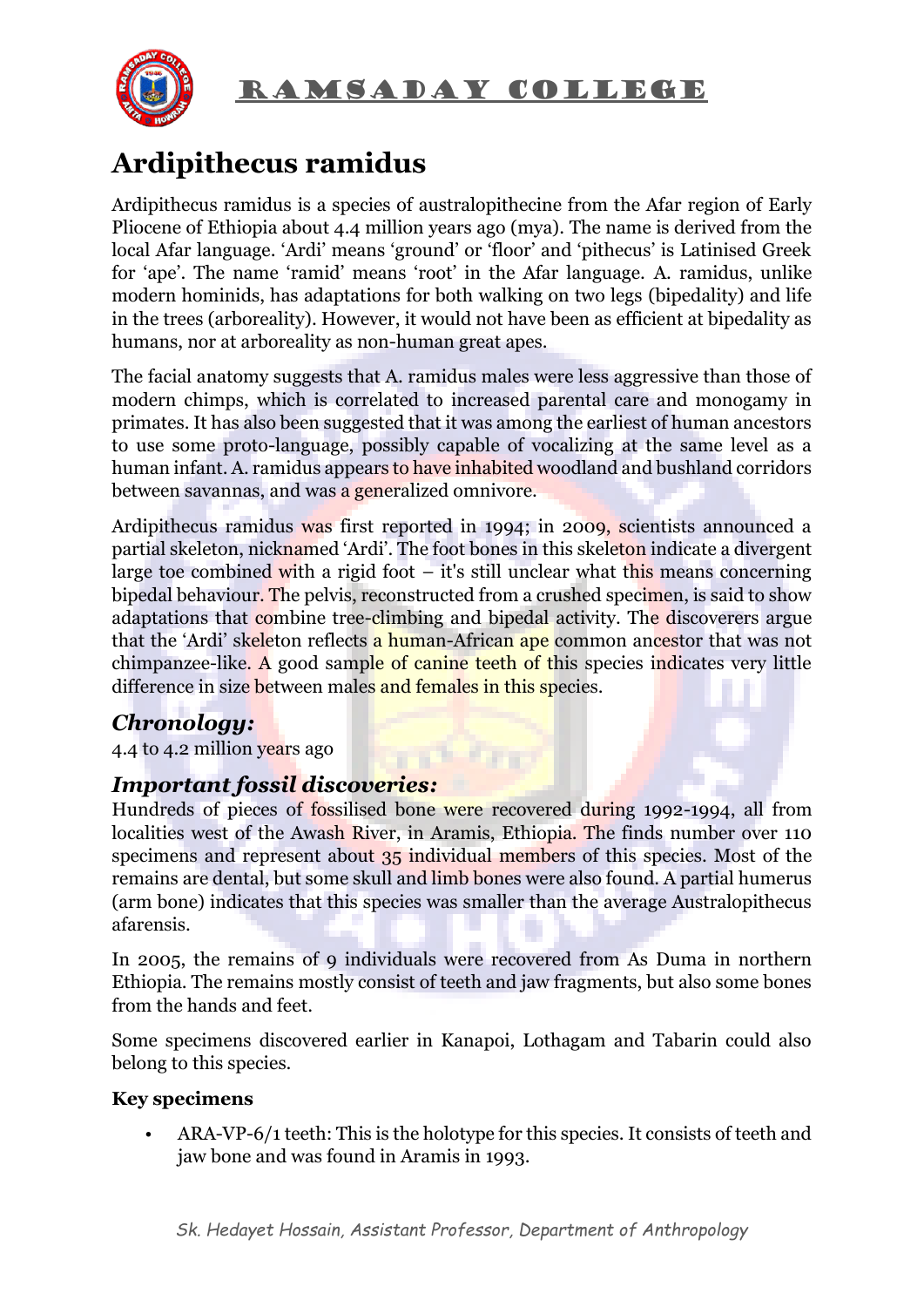

• 'Ardi' ARA-VP-6/500: A partial skeleton found in 1994, consisting of about 125 pieces, was described and published in 2009. It is the oldest known skeleton of a human ancestor. The individual is believed to be a female and is nicknamed 'Ardi'. She weighed about 50kg and stood about 120cm tall. The skeleton was in extremely poor condition and it took the team 15 years to excavate, scan, make virtual reconstructions, assemble and then analyse. The results were hugely significant in terms of how we view the evolution of the earliest hominins and the physical appearance of the last common ancestor of humans and chimpanzees. The skeleton does not look much like a chimp or gorilla or have the expected 'transitional' features. Instead, it may well preserve some of the characteristics of the last chimp-human ancestor. Analysis of the skeleton reveals that humans did not evolve from knucklewalking apes, as was long believed. It also indicates that chimpanzee evolution underwent high degrees of specialisation since diverging from the last common ancestor and thus these apes are poor models for understanding the appearance of this ancestor.

#### *Distribution:*

Fossils belonging to this species were found in eastern Africa in the Middle Awash valley, Ethiopia. Additional fossils that may also belong to this species have been collected in northern Kenya.

Relationships with other species

## *Key physical features:*

This species was a facultative biped and stood upright on the ground but could move on all four limbs in trees. Features of the anatomy are extremely primitive.

#### **Brain**

• about 300-350cc, similar in size to modern female chimpanzees and bonobos

#### **Body size and shape**

- similar in size to modern chimpanzees. The most complete specimen, a female, stood about 120cm tall
- males were only slightly larger than females
- the body shape was more ape-like than humans, but differed from living African apes in a number of significant features

#### **Limbs**

- mix of primitive and derived features suggest this species was able to walk upright on the ground yet efficiently climb trees
- long powerful arms that were not used for weight-bearing or knuckle-walking as with quadrupedal apes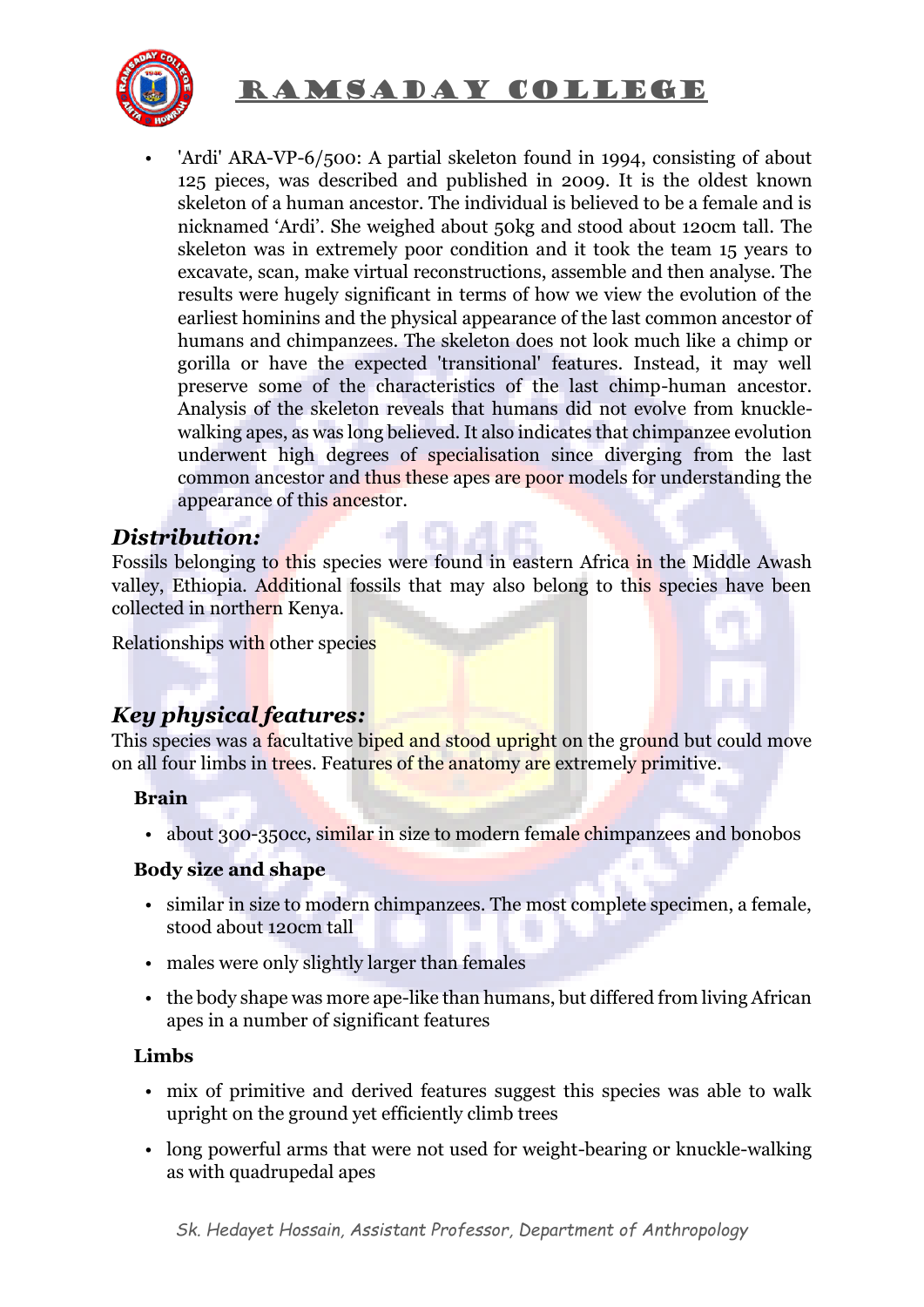

- bones in the wrist (particularly the midcarpal joint) provided flexibility and the palm bones were short. These features suggest this species was not a knucklewalker and that the palms could support the body weight when moving along branches
- finger bones were long and curving, both features useful for grasping branches
- upper and lower legs bones (femur and tibia) have features consistent with bipedalism
- feet were relatively flat and lacked arches, indicating this species could probably not walk or run long distances
- they had grasping abducted toe characteristic of gorillas and chimps
- the foot was more rigid than chimpanzees with the bases of the four toe bones oriented to reinforce the forefoot when pushing off. Chimps have a highly flexible midfoot that improves their ability to grasp and climb but are less effective for propulsion when walking on ground

#### **Pelvis**

- has a mix of features useful for both climbing and upright walking and suggests the species still spent significant time in the trees
- shape of the upper blades (ilium) appear short and broad like Australopithecus afarensis, indicating that the gluteal muscles had been repositioned. This lowered the body's centre of mass so to balance on one leg when walking
- the lower pelvis is large and the angle of the ischial surface does not face upward as it does in humans and Australopithecus. These are primitive features that suggest this species had massive hindlimb muscles for climbing and did not walk like A. afarensis
- the sciatic notch is similar in size and shape to later hominins. This is a derived feature and is not found in chimpanzees

#### **Jaws and teeth**

- much of the dentition is ape-like including relatively large canines and molars
- tooth enamel thickness is intermediate between that of chimpanzees and Australopithecus
- canines are less projecting and smaller than those of all other known apes and there is no evidence of honing. The base of the canines in both sexes are similar in size to female chimpanzees and male bonobos, but have shorter crown heights
- upper canines are shaped like diamonds, rather than the pointed shape seen in African apes, which is a derived feature shared with Australopithecus afarensis. Lower canines appear to have less derived features.